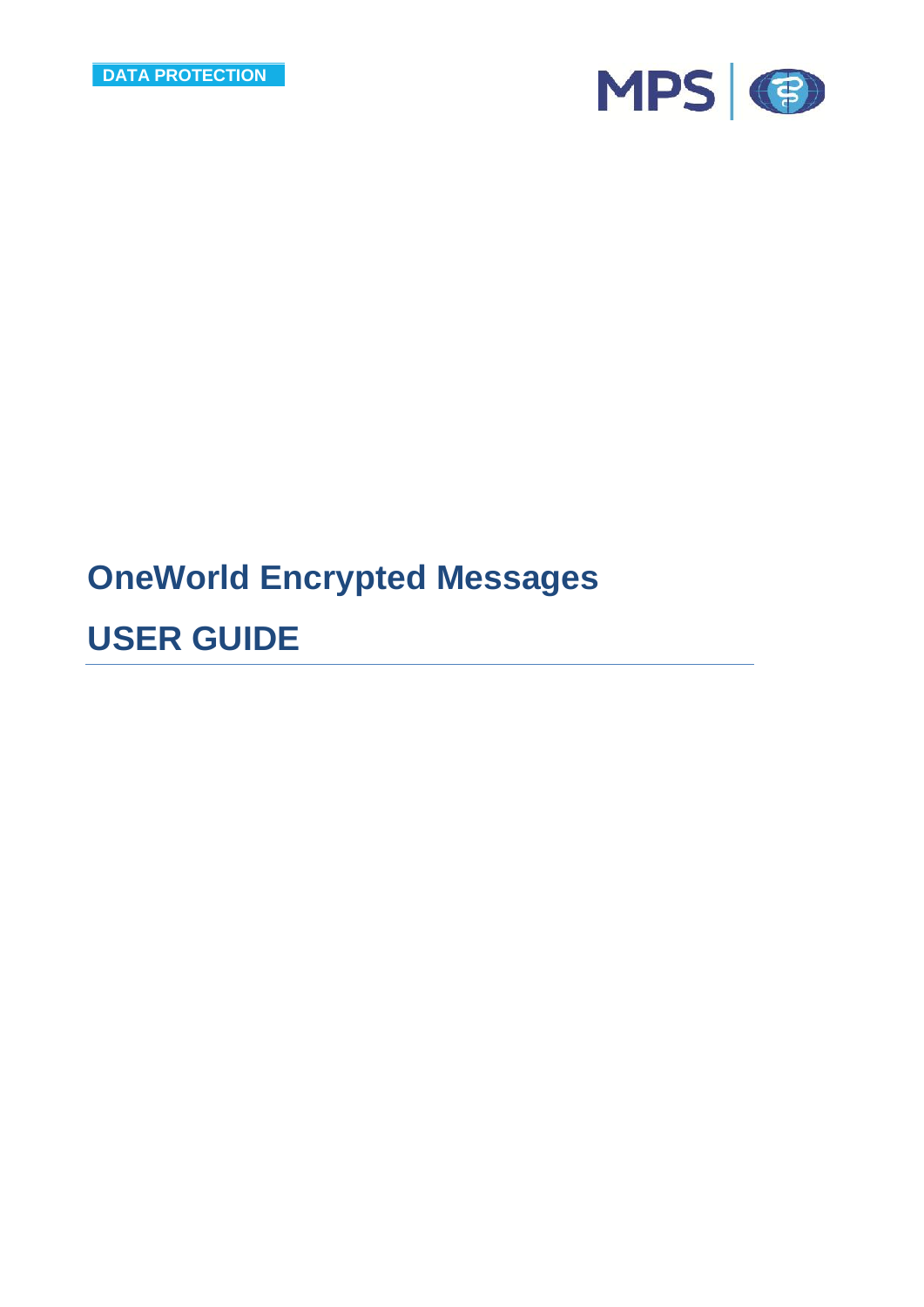## **Table of Contents**

| 1                |  |
|------------------|--|
| $\boldsymbol{2}$ |  |
|                  |  |
|                  |  |
| $\mathbf{3}$     |  |
|                  |  |
|                  |  |
| 4                |  |
|                  |  |
|                  |  |
|                  |  |
| 5                |  |
|                  |  |
|                  |  |
|                  |  |
|                  |  |
|                  |  |
| 6                |  |
|                  |  |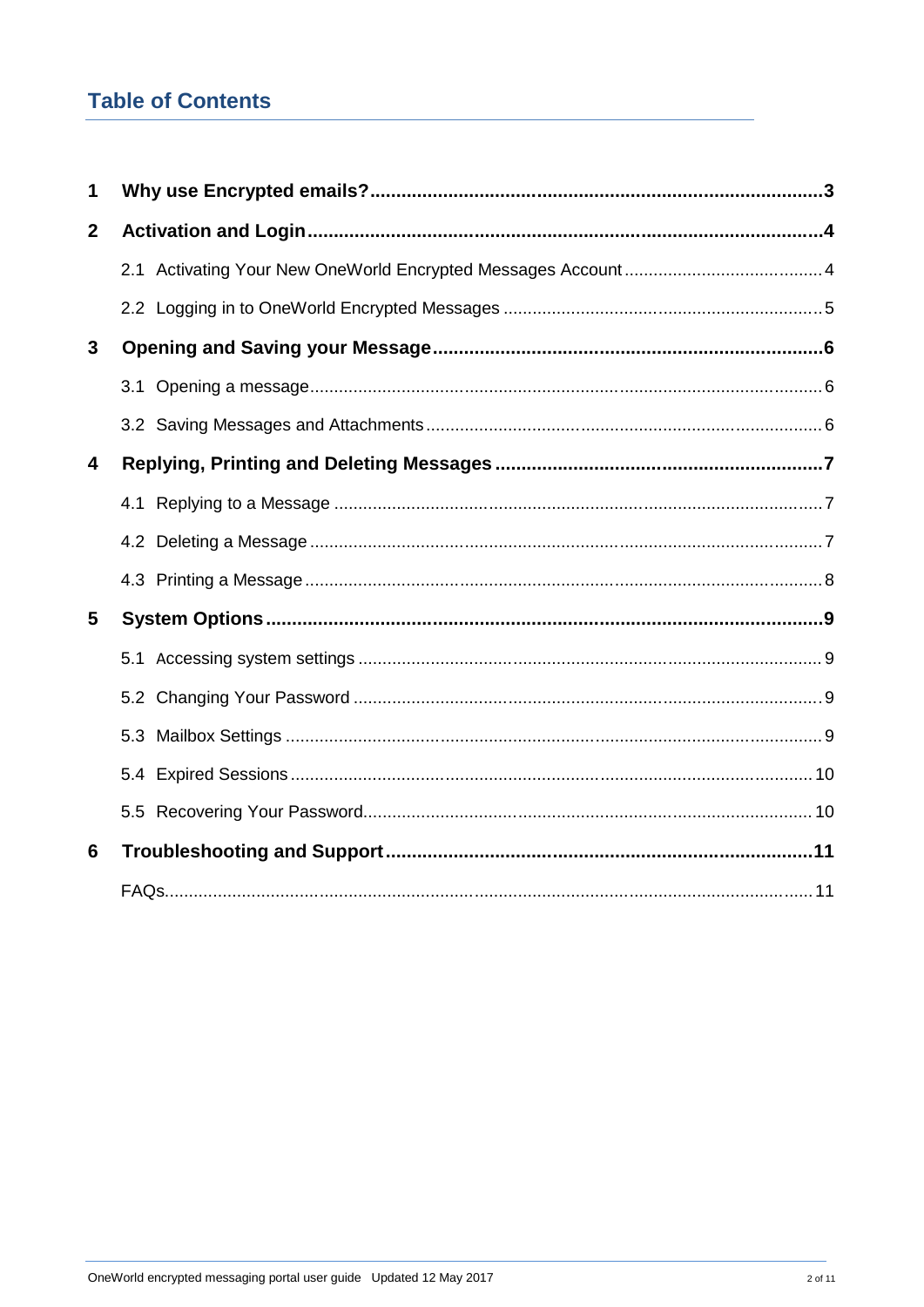# 1 Why use Encrypted emails?

MPS recognises the importance of protecting individuals' personal data and the responsibility we all have in ensuring the security of the data we hold. Using a secure email solution provides an added layer of protection to minimise the risk of interception and misuse of confidential and sensitive information.

In April 2015, MPS introduced further protection measures for the email correspondence we have with our members, representatives and other organisations.

MPS uses two forms of email encryption: *Transport Layer Security* (TLS) and a secure messaging portal named *OneWorld*.

If TLS is enabled on your email server, emails will be delivered directly to your email inbox. However, if your email server/provider is **not** currently TLS enabled, you may be re-directed to a secure messaging portal to retrieve messages and any attached documents from MPS.

This document provides guidance on how to retrieve messages and use the portal to communicate with MPS.

Visit www.medicalprotection.org/enabling-encrypted-emails for more information about our email encryption solution.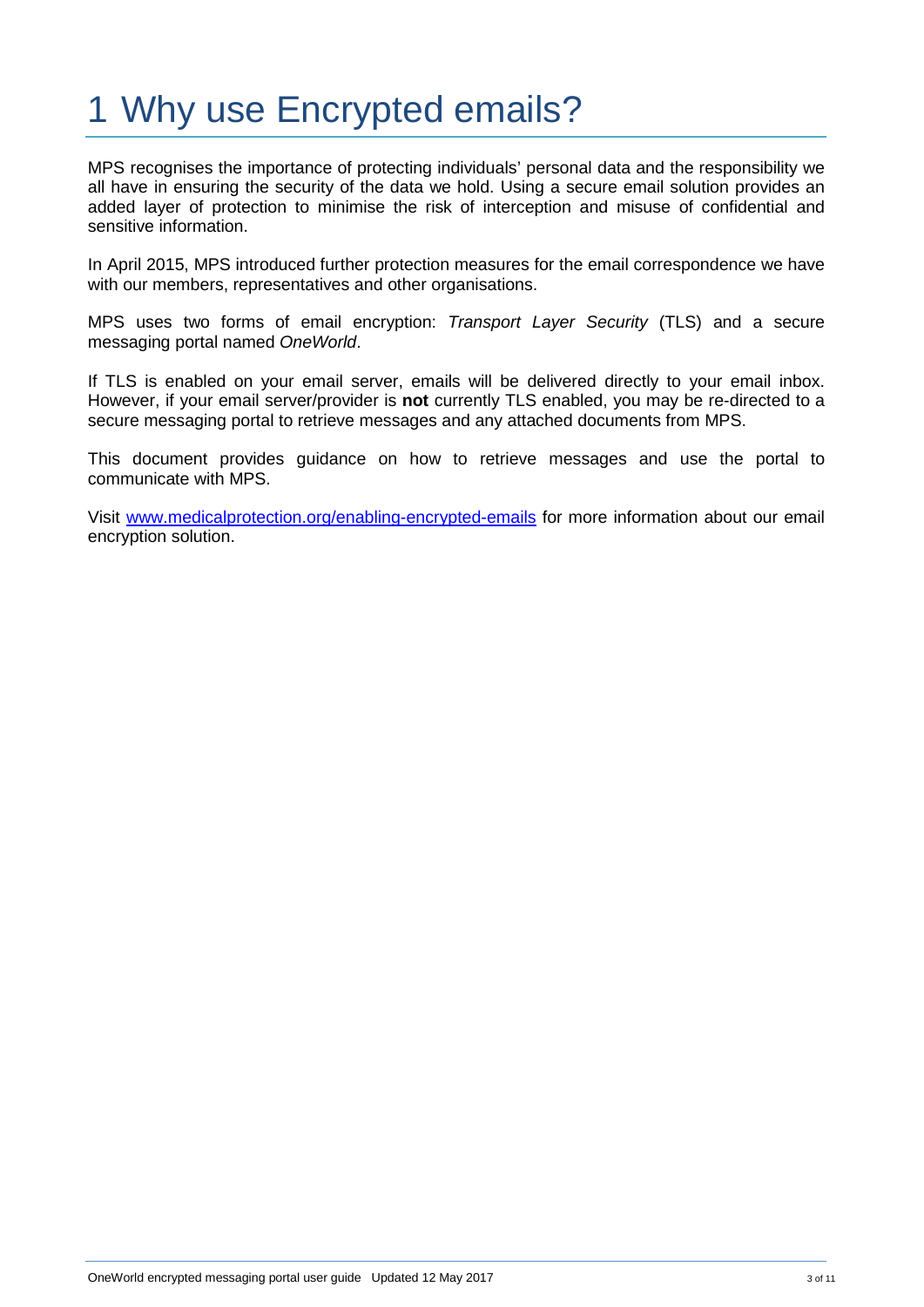# 2 Activation and Login

### 2.1 ACTIVATING YOUR NEW ONEWORLD ENCRYPTED MESSAGES ACCOUNT

**2.1.1** The first time you receive an encrypted message from OneWorld, you will receive a **notification email** with instructions on how to activate an account in order to view the message. Open this activation email. You will be directed to the secure email portal activation screen.

| Secure Email Portal                                                                                                               |                                                                                                                                                                                                                                      | <b>MP</b> |
|-----------------------------------------------------------------------------------------------------------------------------------|--------------------------------------------------------------------------------------------------------------------------------------------------------------------------------------------------------------------------------------|-----------|
|                                                                                                                                   | @mps.org.uk has sert you an encrypted message via Secure Email Portal. You have 90 day(s) left to collect this message before it expires.                                                                                            |           |
| Subject: Demonstration<br>٠<br>Sent: March 20, 2015 11:54:40 AM, GMT<br>$\bullet$<br>Expires: June 18, 2015 12:54:40 PM, BST<br>٠ |                                                                                                                                                                                                                                      |           |
| messages you<br>Email: learning@mps.org.uk<br>$\bullet$<br><b>Activation Code: e92a4bbs</b>                                       | To view this message, click the link below and use your activation code to create a Secure Email Portal account. Once you've created your account, you can view your<br>:@mps.org.uk directly from your Secure Email Portal account: |           |
|                                                                                                                                   | Click here to create your account and read your message.                                                                                                                                                                             |           |
|                                                                                                                                   | For Secure Email Portal online help, visit http://www.medicalprotection.org/enabling-encrypted-emails                                                                                                                                |           |

- **2.1.2** Click on the blue activation link to create an account and view your message.
- 2.1.3 After clicking the activation link you will be directed to the OneWorld Encrypted Messages activation page in a new browser window.

| <b>Secure Email Portal</b>   |                                                                            | <b>MPS</b> |
|------------------------------|----------------------------------------------------------------------------|------------|
| * Indicates a required field | <b>Enter Your Activation Information</b>                                   |            |
|                              | $\overline{\phantom{a}}$<br>Select language:   I nglish (United States)    |            |
|                              | * First Name:                                                              |            |
|                              | * Last Name:                                                               |            |
|                              | * Email Address:   toxy.taye@btinternet.com                                |            |
|                              | * Activation Code: rhunjiap                                                |            |
|                              | <b>Create a Password</b>                                                   |            |
|                              | * Password:                                                                |            |
|                              | Password Strength:                                                         |            |
|                              | * Confirm Password:                                                        |            |
|                              | <b>End User License Agreement</b>                                          |            |
|                              | By using Secure Email Portal, you agree to the End User License Agreement. |            |
|                              | Activate                                                                   |            |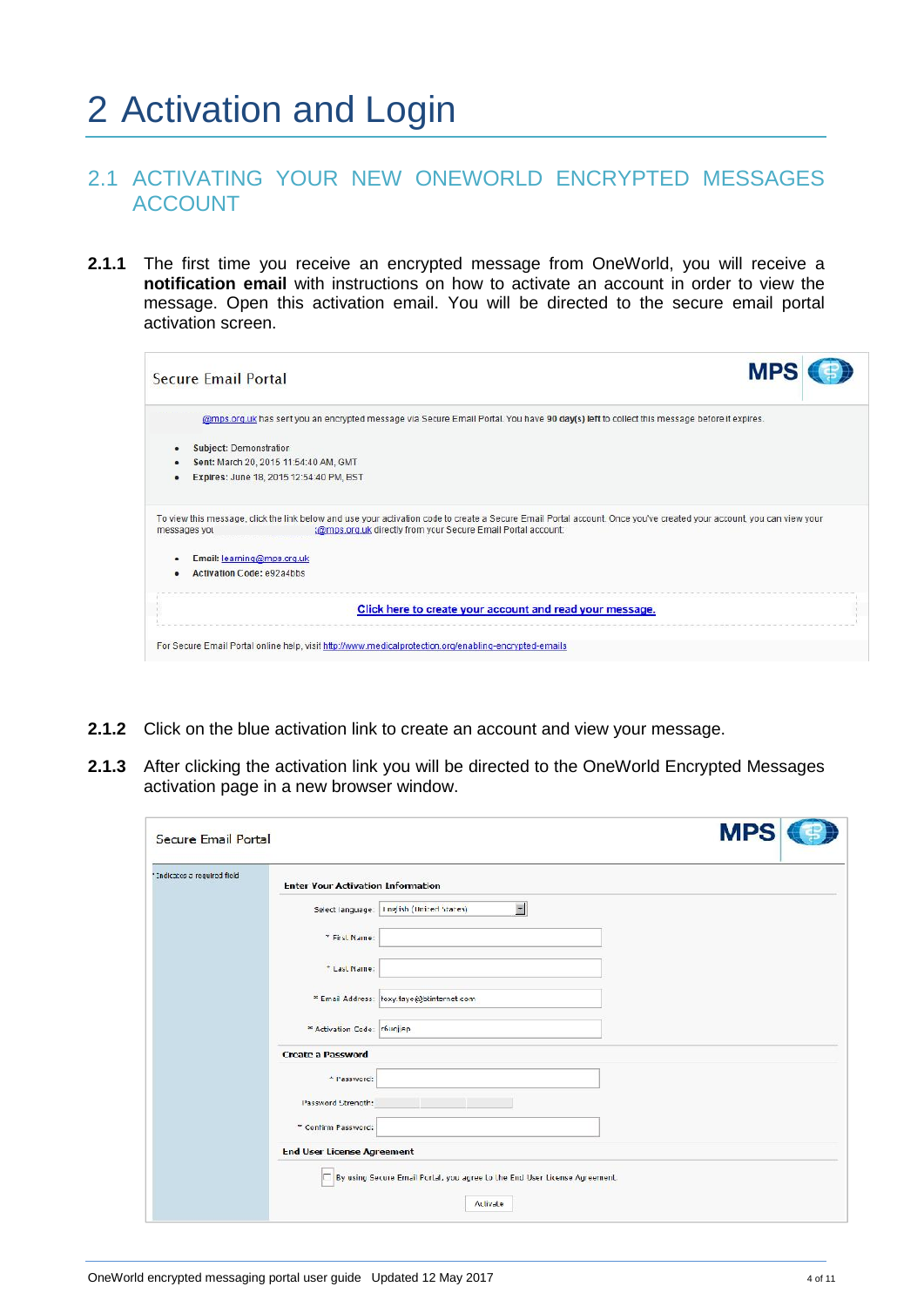- **2.1.4** In the *Enter Your Activation Information* section, enter your first and last name, check that your email address and OneWorld encrypted messages activation code have been prepopulated into the appropriate fields.
- **2.1.5** In the *Create a Password* section, enter a password and then re-enter the password in the *Confirm Password* field.
- **2.1.6** Please read the End User License Agreement (EULA). Once you have read the agreement place a tick in the checkbox to indicate that you agree to the EULA.
- **2.1.7** Click **Activate** and an "Activating Your Account" message will appear. **Note:** Activation may take several minutes. Once the activation is completed successfully, you will be automatically directed to your encrypted message.
- **2.1.8 Please note:** Once you've activated your account, you can use your email address and password to log in to view any additional encrypted messages you may receive.

### 2.2 LOGGING IN TO ONEWORLD ENCRYPTED MESSAGES

**2.2.1** From your notification email, click the link to your encrypted message. The OneWorld Encrypted Messages login page appears in a new browser window.

|                       | Select language: English (United States) |       |                           |
|-----------------------|------------------------------------------|-------|---------------------------|
| <b>Email Address:</b> |                                          |       | Remember my email address |
| Password:             |                                          |       | Forgot your password?     |
|                       |                                          | Login |                           |

- **2.2.2** In the *Password* field, enter your OneWorld Encrypted Messages password.
- **2.2.3** Click **Login** and a *Logging On Please Wait...* message will appear. Once you have logged in successfully, you will be automatically directed to your OneWorld Encrypted message inbox.

**Please note**: For security reasons you will be logged out of your OneWorld account after 5 minutes of inactivity. This is to ensure the highest security. If you are logged out you will be asked to re-enter your log in details.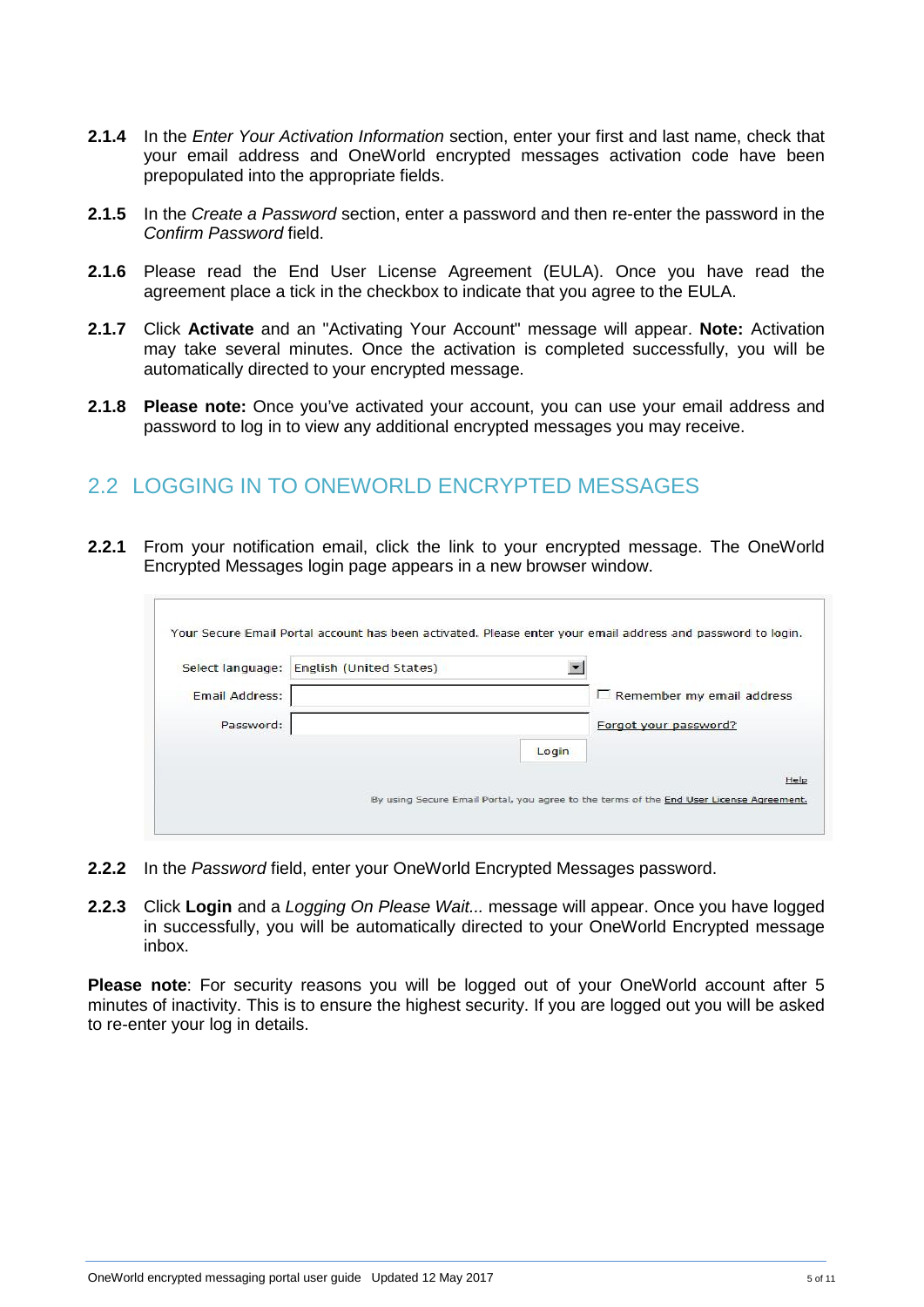# 3 Opening and Saving your Message

### 3.1 OPENING A MESSAGE

**3.1.1** Click on the message you want to open. (Once a message has been opened click the *Inbox* tab to go back to the front screen.)

| $\blacksquare$ Tabox $(1)$         | о<br>₽<br><b>STATE</b><br>$\mathbf{r}$<br>liker   Lot[ W Received]<br>Fore.<br>Lielete :<br>Search                                   |                                        |
|------------------------------------|--------------------------------------------------------------------------------------------------------------------------------------|----------------------------------------|
| <b>Ca</b> Drafts<br><b>DI</b> Sent | г                                                                                                                                    | Citate Charlotte 1<br>Next in Italy in |
| <b>C</b> Tresh                     | E.<br>Coloconi, Milena<br>D.<br>[MPS-Echowon(-Encrypt] Please call me as soon as you see this                                        |                                        |
| English (United States) 3          | Γ.<br>D.<br>Coloccini, Milena<br>[MPS Echowarx Encrypt] Pattent's medical record                                                     |                                        |
|                                    | E.<br>Coloccini, Milena<br>D.<br>[MPS-Echoworx-Encrypt] Expert report attached                                                       |                                        |
|                                    | $\triangleright$<br>Calaccial, Milena<br><b>In the Second State</b><br>MPS-Echowork-Encrypt   Important case correspondence attached |                                        |

## 3.2 SAVING MESSAGES AND ATTACHMENTS

**Please note –** It is important that you save any messages and attachments as they will be automatically deleted after 30 days. It is best practice to save the required information as soon as possible after first reading however you will receive notification emails reminding you that emails are due to be deleted.

**3.2.1** To save a message, click to open an encrypted message and click the save icon at the top of the tool bar. The save message page will then appear as below:

| <b>E</b> Compose                                                                                            | Dack to Message Save                                                                                                                                                                                                                                                                                                                                                                                                                                                                                                  | Oplions |
|-------------------------------------------------------------------------------------------------------------|-----------------------------------------------------------------------------------------------------------------------------------------------------------------------------------------------------------------------------------------------------------------------------------------------------------------------------------------------------------------------------------------------------------------------------------------------------------------------------------------------------------------------|---------|
| $\mathbf{I}$ Inbox<br><b>Sal</b> Drafts<br><b>Com</b> Sent<br><b>B</b> Trash<br>Lnglish (United States) [m] | Select the file format you want to save the message as:<br>(Microsoft Outlook)<br>C. .eml (Microsoft Outlook Express and Windows Mail)<br>.btt (Plain text)<br>f Note: Only the header and body of your message will be saved in plain text (.bt) format. If your message has any attachments, open the attachments and save them<br>separately.<br>D .pdf (PDF) Password: 0<br>+ Warning: Do not lose the password for this Encrypted PDF copy. Once lost, it cannot be recovered.<br><b>Back to Mailbox</b><br>Save |         |

**Please note** – A password is **not** mandatory if saving the email as a PDF document and it's recommended that you **do not** use this function. Attachments are embedded within the PDF when it is saved.

**3.2.2** To save the email and attachments first select the desired file format. Click **Save**. When the open/save message appears, click the drop down arrow on the save button and select **Save as,** then select the folder in which you wish to save the email on your computer. **Please note** – If you click **Save** rather than **Save as**, the message will be saved to your default *Downloads* folder. It is your responsibility to keep your own information secure once the email has been saved from the portal.

| Do you want to open or save example+secure+message.msg from ex-uk.ips.emailprivacy.net? |      |      | Save          |
|-----------------------------------------------------------------------------------------|------|------|---------------|
|                                                                                         |      |      | Save as       |
|                                                                                         | Onen | Save | Save and open |

Save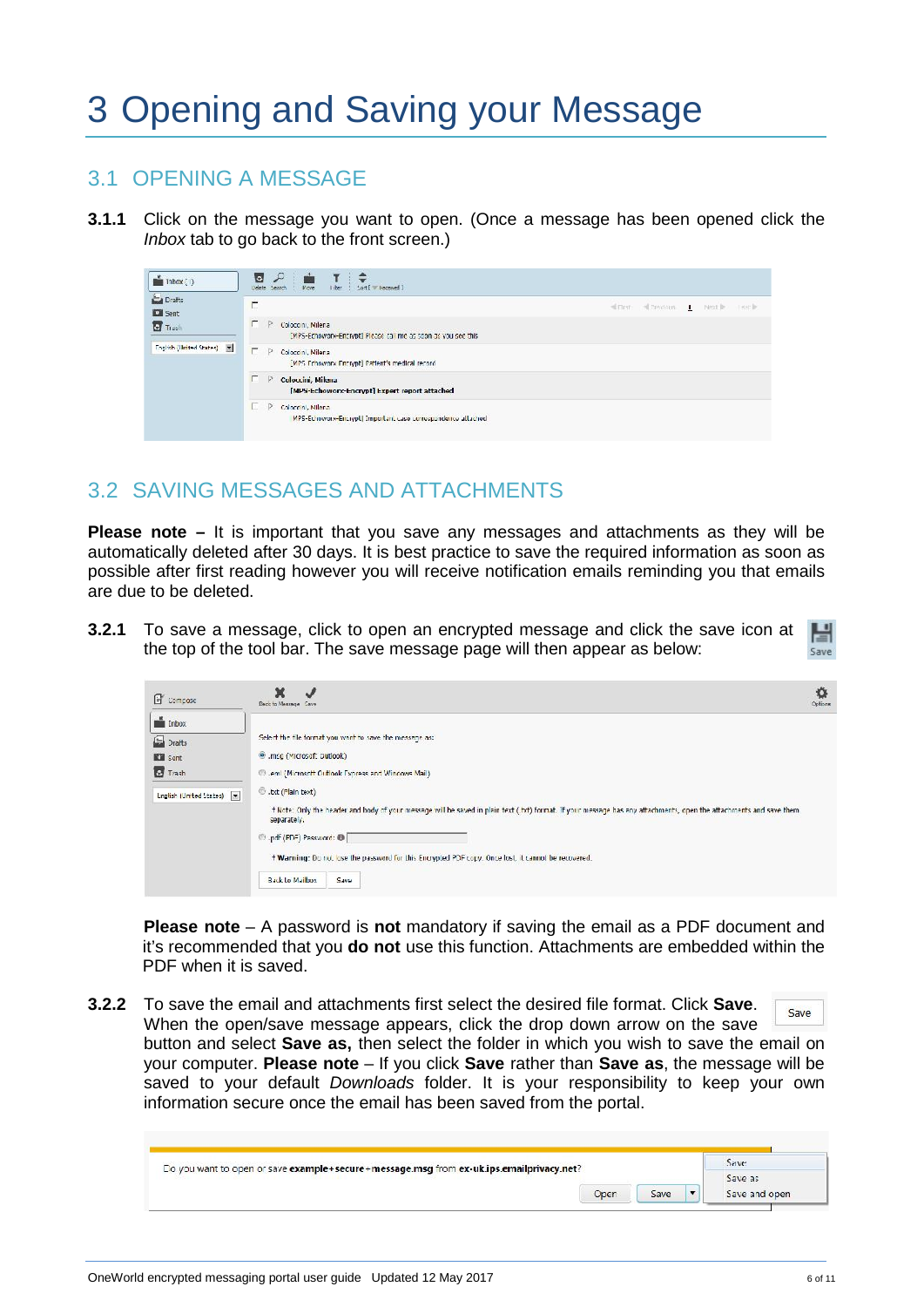# 4 Replying, Printing and Deleting Messages

### 4.1 REPLYING TO A MESSAGE

**4.1.1** To reply to a message open an encrypted email and click on the reply icon in the top tool bar. The *Reply* page appears with the sender's email address in the *To:* field. Type your message as required. To add attachments click the *Add attachment* button and browse your own folders to select the correct file(s). **Please note** – You can only attach 5 files to a portal email.

| From:                                                                           |                                    |  |                                                           |               |               |        |                          |
|---------------------------------------------------------------------------------|------------------------------------|--|-----------------------------------------------------------|---------------|---------------|--------|--------------------------|
| To:                                                                             |                                    |  |                                                           |               |               |        |                          |
| Subject: Re: [MPS-Echoworx-Encrypt] Confidential information - please keep safe |                                    |  |                                                           |               |               |        |                          |
| Attachments:                                                                    | Add attachment                     |  |                                                           |               |               |        | Importance:              |
|                                                                                 |                                    |  |                                                           |               |               | Normal | $\overline{\phantom{a}}$ |
| Font Family                                                                     | Font Sizes<br>$\blacktriangledown$ |  | $\cdot$ $\frac{1}{2}$ B $I \cup S$ $\times$ $x^2$ $A - A$ |               |               |        |                          |
| $\Omega$                                                                        |                                    |  |                                                           |               |               |        |                          |
|                                                                                 | ▼ 日 マ 三 可 二 三 三 三 目 田 マ 一 ダ        |  |                                                           | $\rightarrow$ | $\rightarrow$ |        |                          |
|                                                                                 |                                    |  |                                                           |               |               |        |                          |

### 4.2 DELETING A MESSAGE

**4.2.1** To delete a message from the *Inbox* view, place a tick in the tick box next to the email(s) to be deleted. Click the *Delete* icon in the toolbar at the top of the window and the selected message(s) will be moved to the *Trash* folder. **Please note** – There is also a *Delete* icon in the toolbar at the top of an opened email.

| Inbox                       | Move<br>Filter<br>Delete Search<br>Sort [ WReceived ]<br>- 190 |
|-----------------------------|----------------------------------------------------------------|
| $E$ Drafts<br><b>C</b> Sent | П                                                              |
| Trash                       | $\sqrt{2}$<br>P<br>Example secure message                      |

**4.2.2** To permanently delete your emails click into the *Trash* folder and then **for** trash  $\circ$ click on the *Trash* icon within the white circle. Confirm the deletion and all emails will be removed from the *Trash* folder. **Please note** – You can delete messages individually by ticking next to the desired message and then clicking *Delete* in the toolbar. Messages will automatically be deleted after 30 days and cannot then be retrieved.

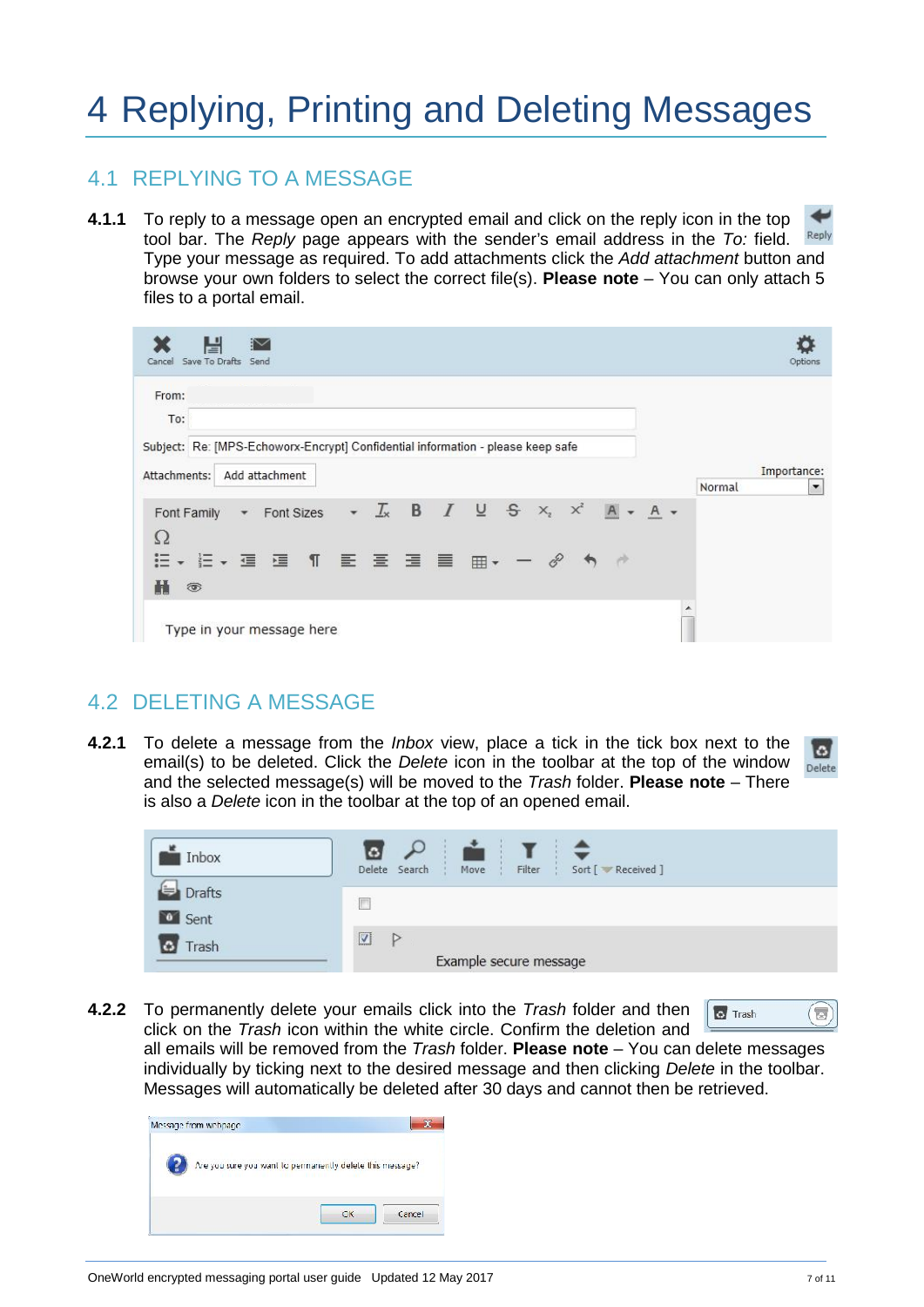## 4.3 PRINTING A MESSAGE

**Please note** – It is advisable to save your messages and attachments before printing. It printed directly from the portal, the file will print out in small text and may be difficult to read. However if it is necessary to print out an email from within the portal please follow the steps below:

**4.3.1** Open the encrypted message to be printed and then click *Print* from the top tool bar.

| <b>Example secure message</b><br>From:                  |  |
|---------------------------------------------------------|--|
| To:                                                     |  |
| C <sub>C</sub>                                          |  |
| Sent: April 7, 2015 12:09:05 PM, BST                    |  |
| Attachments: <i>@</i> example.txt (1KB)                 |  |
| Hi                                                      |  |
| This is an example secure message for training purposes |  |
| Thanks                                                  |  |
| Andy                                                    |  |

**4.3.2** When your browser's *Print* dialog box appears select the appropriate printer settings for your computer and then click *Print*.

| Select Printer                                                                 |                   |                         |
|--------------------------------------------------------------------------------|-------------------|-------------------------|
| <b>Ex</b> Fax                                                                  |                   | Nitro PDF Driver 5      |
| FollowMe on LDSGPS01                                                           |                   | RECLPRT01 on MPSNT12    |
| Microsoft XPS Document Writer                                                  |                   |                         |
|                                                                                |                   |                         |
|                                                                                | Ш                 |                         |
| Error<br>Status:                                                               | Print to file     | Preferences             |
| Location:<br>Victoria House                                                    |                   |                         |
| Comment:<br>Print/release virtual printer                                      |                   | Find Printer            |
| Page Range                                                                     |                   |                         |
| $\bigcirc$ All                                                                 | Number of copies: | $\frac{4}{7}$           |
| Current Page<br>Selection                                                      |                   |                         |
| Pages:                                                                         | Collate           |                         |
| Enter either a single page number or a single<br>page range. For example, 5-12 |                   | $1^{1}$ $2^{2}$ $3^{3}$ |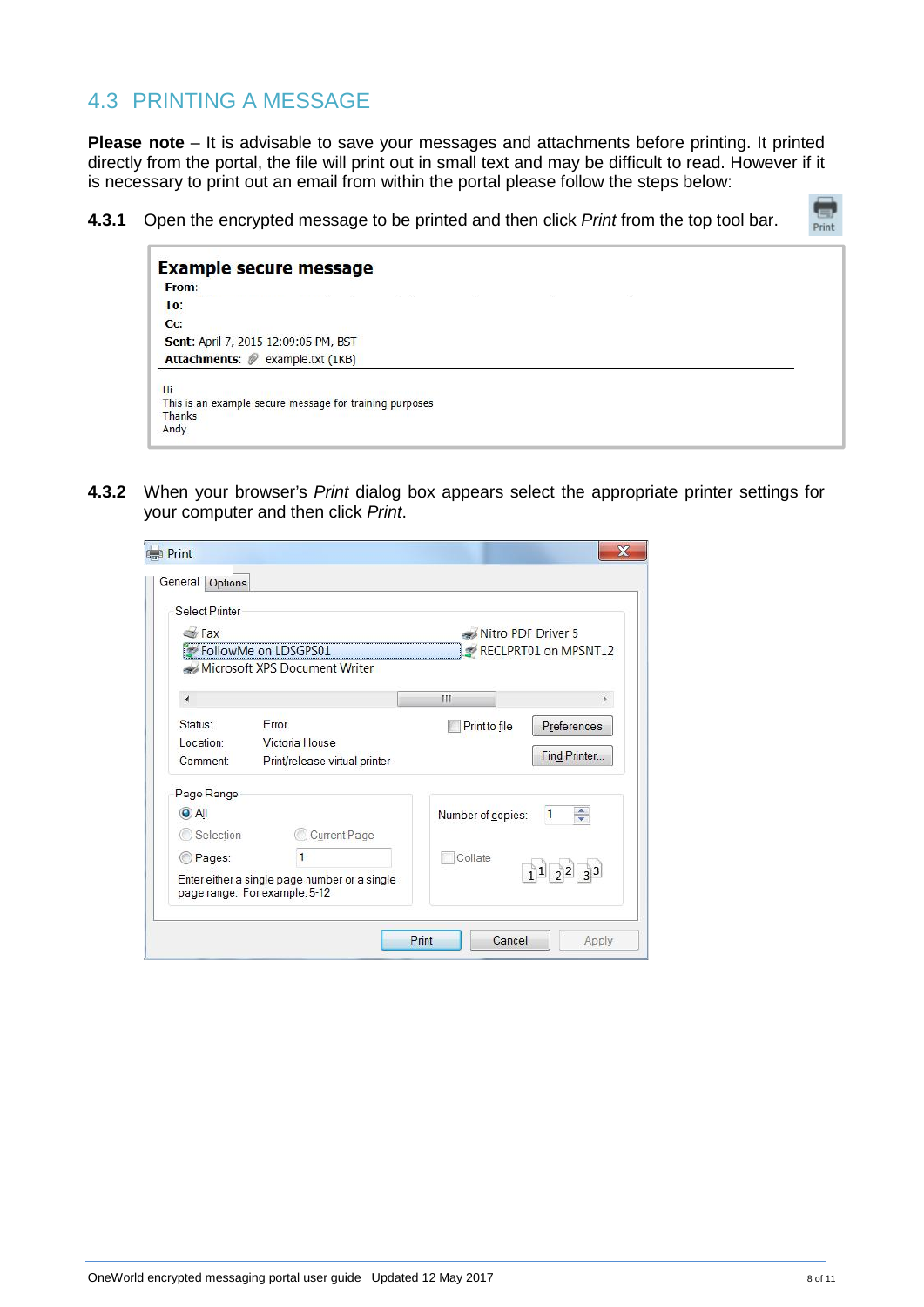# 5 System Options

### 5.1 ACCESSING SYSTEM SETTINGS

**5.1.1** To access the system settings click the **Options** tab from the right hand side of the top toolbar to open the *Options* page.

| à. |  |
|----|--|

| Mailbox                 |                                                                                                                                |
|-------------------------|--------------------------------------------------------------------------------------------------------------------------------|
| English (United States) | <b>Options</b>                                                                                                                 |
|                         | Options<br>Password Cotions<br>Change your password.<br>Mailbox Settings<br>Set your Inbox preferences and create a signature. |

### 5.2 CHANGING YOUR PASSWORD

**5.2.1** Click on *Password Options* on the *Options* window to open the *Change Password* page.

| Options > Password Options |  |  |  |
|----------------------------|--|--|--|
| Change your password.      |  |  |  |
| * Current Password:        |  |  |  |
| * Password:                |  |  |  |
| * Confirm Password:        |  |  |  |
| Password Strength:         |  |  |  |
| Cancel<br>Save             |  |  |  |

- **5.2.2** In the *Current Password* field, enter your current password.
- **5.2.3** In the *Password* field, enter your new password.
- **5.2.4** In the *Confirm Password* field, re-enter your new password.
- **5.2.5** Click **Save** and your password will be changed.

#### 5.3 MAILBOX SETTINGS

- **5.3.1** Click on *Mailbox Settings* on the *Options* window to open the *Mailbox Settings* page.
- **5.3.2** These settings allow you to change the number of messages per page, how messages are sorted, create/add a signature, chose font options and alter language settings.

| Cancel Save                |                            |                                                                 |     |  |
|----------------------------|----------------------------|-----------------------------------------------------------------|-----|--|
| Options > Mallbox Settings |                            |                                                                 |     |  |
|                            |                            |                                                                 |     |  |
| Mailbox Settings           |                            |                                                                 |     |  |
| Messages per page:         | 10 <sub>1</sub>            | $\overline{\phantom{a}}$                                        |     |  |
|                            |                            |                                                                 |     |  |
| Sort messages by:          | Date                       | $\blacksquare$                                                  |     |  |
|                            | In descending order        | $\overline{\phantom{a}}$                                        |     |  |
| Signature                  | Tinable signature          |                                                                 |     |  |
| Your signature:            |                            |                                                                 |     |  |
| Font Family                | - Font Sizes               | $\cdot$ $\frac{1}{26}$ B J U S x x A $\cdot$ A $\cdot$ $\Omega$ |     |  |
|                            | 注→ 注→ 理 理 作 图 画 理 圖 田- 一 % | $-\partial\gamma = -\rho\partial$                               | 繭 ® |  |
|                            |                            |                                                                 |     |  |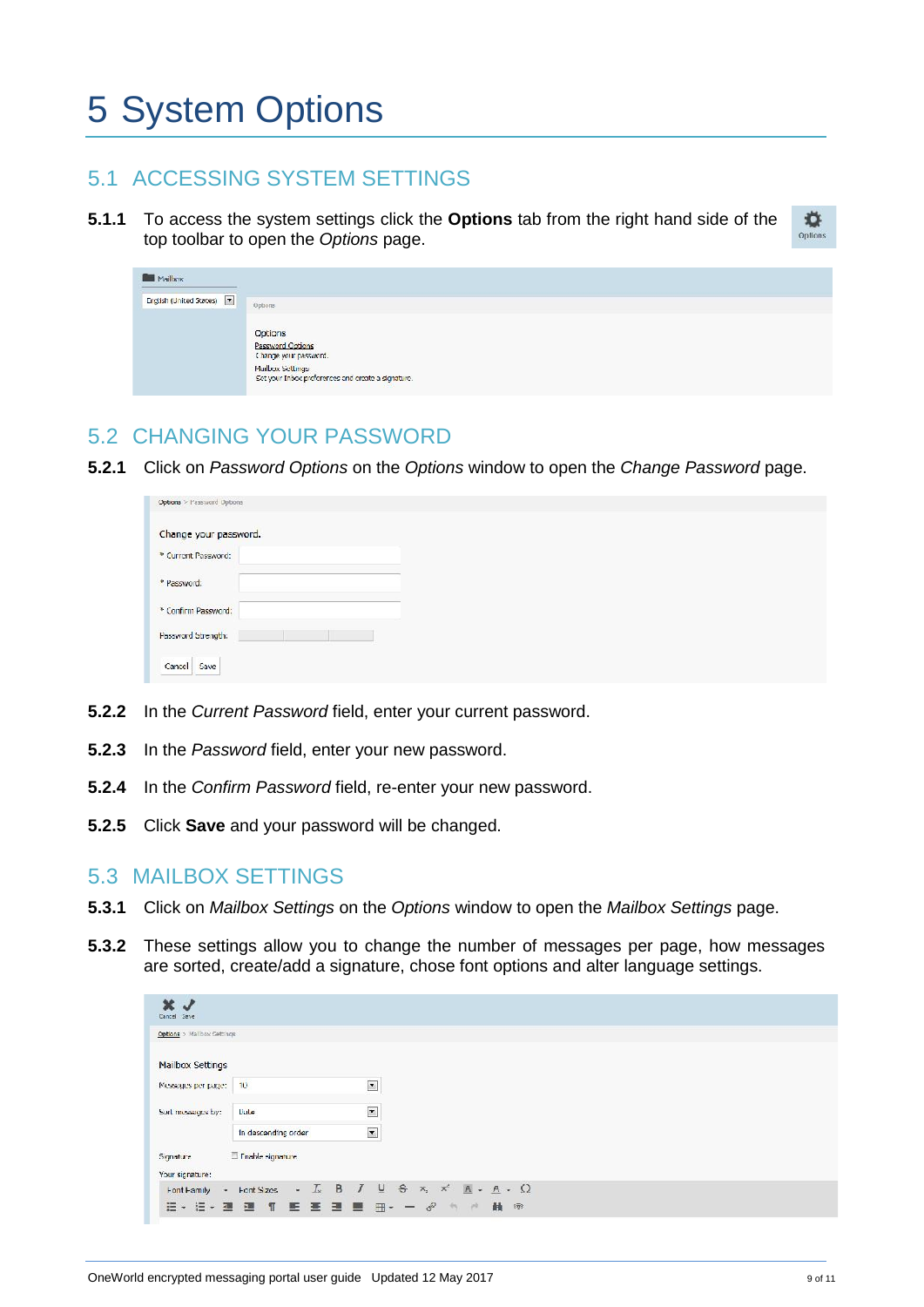## 5.4 EXPIRED SESSIONS

**5.4.1** For security reasons OneWorld will **time you out** of the portal after 5 minutes. If you try to click on anything within the screen you will be re-directed to the log in screen. Re-enter your email address and password to re-login.

|                       | Expected CSRF token not found. Session may have been expired. Please try again. |                           |
|-----------------------|---------------------------------------------------------------------------------|---------------------------|
| Select language:      | English (United States)                                                         |                           |
| <b>Email Address:</b> |                                                                                 | Remember my email address |
| Password:             |                                                                                 | Forgot your password?     |
|                       |                                                                                 | Login                     |

## 5.5 RECOVERING YOUR PASSWORD

- **5.5.1** To recover a lost/forgotten password, click **Forgot your password?** on the login page. The *Password Recovery* page will appear.
- **5.5.2** In the *Email Address* field, enter your email address. A new activation code will then be sent to your registered email address. Follow the instructions in the email to re-activate your account.

| Password Recovery                                       |                                                                                              |
|---------------------------------------------------------|----------------------------------------------------------------------------------------------|
| instructions on how to reactivate your account shortly. | Please enter your Encrypted Message Exchange email address. You should receive an email with |
| * Email Address:                                        |                                                                                              |
| * Indicates a required field                            |                                                                                              |
| Cancel<br>Next                                          |                                                                                              |